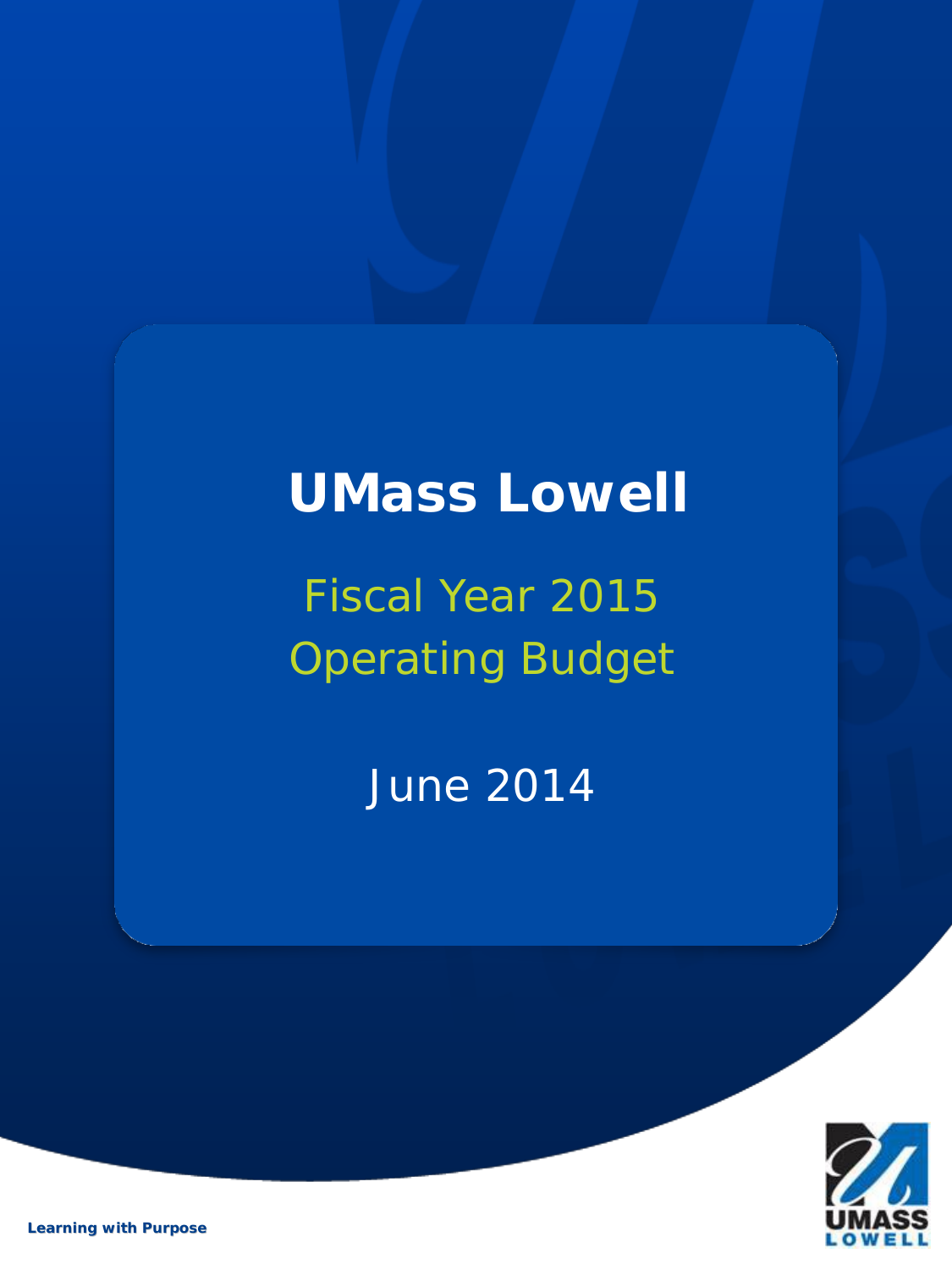# *FY15 Lowell Campus Budget Overview*

The University of Massachusetts Lowell submits for review and approval its Fiscal Year 2015 Operating Budget totaling \$378.1 million. This budget reflects current (April 2014) assumptions about the state appropriation allocation and student charge decisions on campus finances. Key elements of the FY2015 budget include:

- State appropriation increases to support bargaining unit raises for state funded employees and additional new state funding allocated as part of the "50.50" fee-freeze program.
- Projected 9.0% increase in revenue from tuition and fees due to student charge increases for non-resident students and resident graduate students and growth in undergraduate, graduate, out-of-state and continuing studies enrollment. Enrollment growth and the opening of newly renovated residential halls also driving 6.0% increase in auxiliary revenues.
- Increased investment in new faculty and student service staff.
- Other cost drivers include depreciation, interest and operations and maintenance expenses and investments for the campus Division 1 upgrade and planned opening of the new University Crossing Campus Center facility.

The Fiscal Year 2015 Operating Budget Statement for the University of Massachusetts Lowell presents a general plan for the year and outlines our priorities, resources and planned use of funds in FY 2015.

The document considers the FY2013 actual financial statement results, the forecasted results for FY2014 and the projected outcome for FY2015 based on the campus budget planning and parameters established by the President's Office.

## *Campus Strategic Plan*

Chancellor Meehan has been working with Lowell's faculty, staff and administration since 2008 to adjust to the Commonwealth's fiscal challenges while maintaining the focus on executing the vision and strategic plan for the University. Despite the challenges, the goal continues to be to strive for excellence through strategic investment in our students, faculty and facilities.

The University of Massachusetts Lowell is a major research public university committed to excellence in teaching, research and community engagement. We strive to transform students to succeed in college, as lifelong learners and as informed citizens in a global environment. UMass Lowell offers affordable, experience-based undergraduate and graduate academic programs taught by internationally recognized faculty who conduct research to expand the horizons of knowledge. The programs span and interconnect the disciplines of business, education, engineering, fine arts, health and environment, humanities, sciences and social sciences. The University continues to build on its founding tradition of innovation, entrepreneurship and partnerships with industry and the community to address challenges facing the region and the world.

The campus developed the UMass Lowell 2020 Strategic Plan five years ago. It provides a framework for how we will achieve national and international recognition as a world-class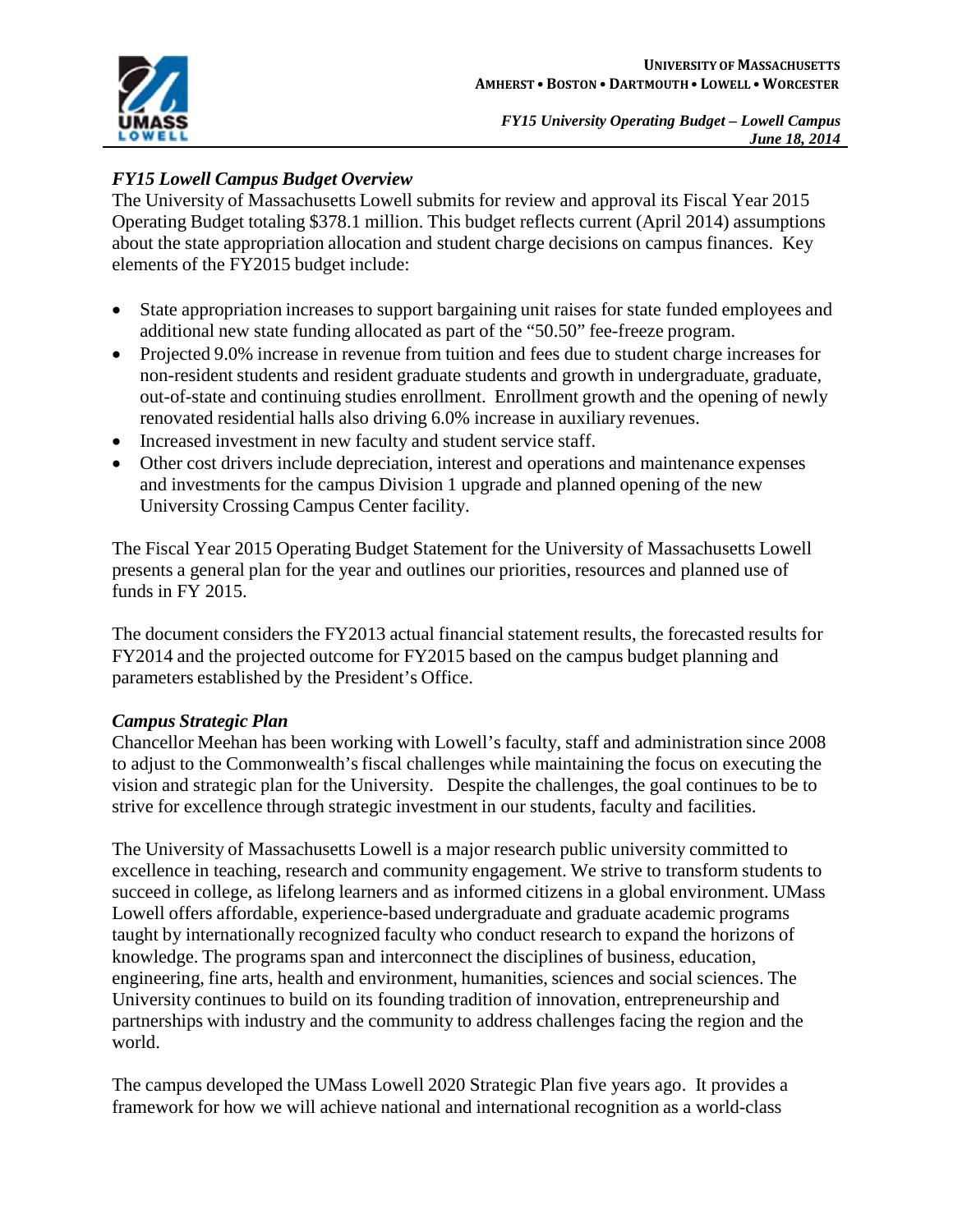

institution. The Strategic Plan and the organizing "Pillars of Excellence" have driven programmatic growth and investments in facilities and is repositioning the University so that students, faculty and staff, and the community see us as a true public enterprise committed to taking an entrepreneurial approach to innovation in all aspects of our University.

UMass Lowell joined the America East Athletic Conference in July 2013 elevating all programs to the Division 1 level. This move aligns the campus more closely with peer research institutions in the region and across the country. The invitation to join the conference is a further recognition of the progress that the University has made toward achieving the goals set out by the strategic plan.

UMass Lowell's progress is receiving national recognition as one of the nation's "best buys" in higher education, according to Forbes' "Best Value College" rankings for 2013. This accolade comes one month after UMass Lowell was named the "Most Underrated College in America" by Business Insider, a business and technology news website http://www.uml.edu/News/newsarticles/2013/sun-forbes.aspx .

During the next Phase of the Transformation, the campus will further integrate all aspects of the university into the strategic plan and the Pillars of Excellence.

NEASC New England Association of Schools and Colleges (NEASC) made its accreditation visit in October of 2013. Although the written report cannot be distributed until the NEASC Board approves it this spring initial feedback from the draft report shows that UMass Lowell "met or exceeded all the standards."

Highlights from the draft report emphasized the success of strategic planning, the Pillars of Excellence and Report Card

- Assertive plans for growth grounded in the strategic plan
- Excellence in student engagement, student life & support
- Impressive academic programs including online and continuing education programs
- Strength of pervasive collaborative, dedicated work ethic

### *FY14 Highlights*

The campus continues to experience dynamic enrollment growth. Enrollment increased by 535 students in FY2014 (including on-line and continuing education). Student enrollment generated revenue has become a significant portion of the University's unrestricted revenue.

FY2014 student revenues are forecasted to increase 9.0% over FY2013 due to enrollment growth and increased rates. The Lowell Campus is currently forecasting a breakeven operating result for FY2014. This forecast is an improvement over the \$6.3 million operating deficit (-1.8%) budgeted last year at this time for FY2014.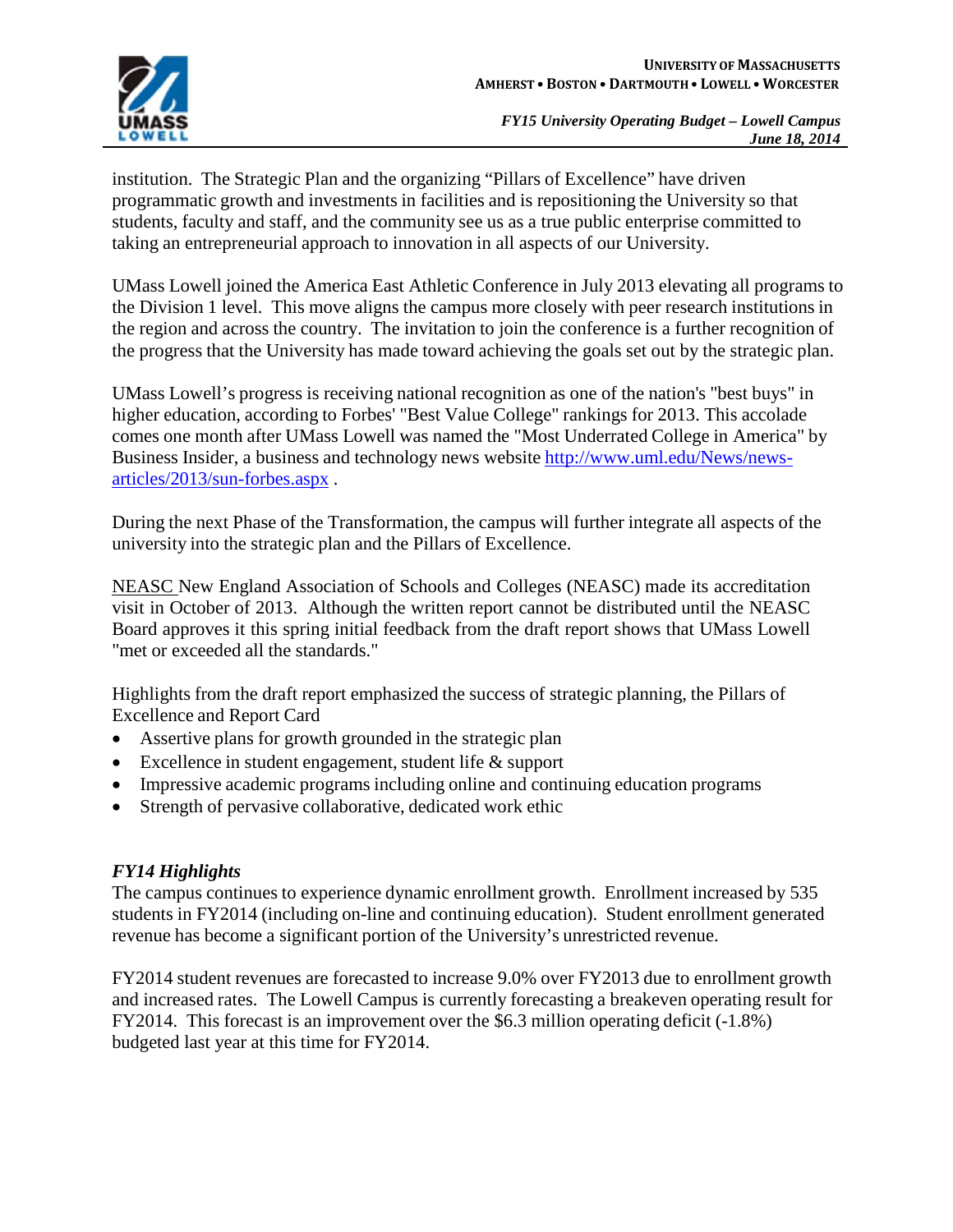

Campus investments of nearly \$37 million from FY2011 through FY2014 have been targeted at activities that improve the overall quality of academic programs and enhance the entire student learning and living experience, such as:

- Supporting Enrollment Growth, Campus Expansion and Financial Aid:
	- o New tenure track and lecturer faculty;
	- o Support for faculty and student work including smart classroom upgrades, lab equipment investments and library materials;
	- o Critical staff hires in growth impacted service areas such as admissions, financial aid, international student support;
	- o Transportation system improvements;
	- o Public safety investments including police equipment upgrades, emergency phone, blue light and security camera upgrades;
	- o Information technology including academic computing, network support, audio visual and video conferencing upgrades, training, document management and workflow systems to improve processing efficiencies.
- Operational and Service Improvements:
	- o Facilities renewal including repairs, academic office renovations, energy efficiency and space inventory system upgrades, planning, project management and building and operational service improvements;
	- o Human resource and research administration investments.
- Student Affairs, Athletics and Recreation:
	- o Funding for student activities, counseling, veterans, disability and diversity services.
- Fundraising, Marketing & Branding:
	- o Annual fund and development support;
	- o Marketing and web development investments.

## Capital Planning & Facility Improvements

During fiscal year 2014 the campus opened two new residential halls on East and South campuses. University Suites and Riverview Suites added more than 980 suite style beds as well as additional recreation facilities and food service options for our students. The campus borrowed \$132 million in February of 2014 through UMBA to finance the University Crossing campus center construction (opening Fall 2014), renovations to Leitch & Bourgeois residential halls (opening Spring and Fall 2014), funding for renovations and improvements to instructional spaces, recreation, athletic and transportation facilities and to address deferred maintenance and code compliance issues on the North Quad.

The University is executing nearly 130 repair, renovation, renewal and reuse projects across the campuses. These projects were derived from our annual call prioritization process and range from the buildout of a new Starbucks on North campus to repairing fume hoods and refreshing classrooms on South campus.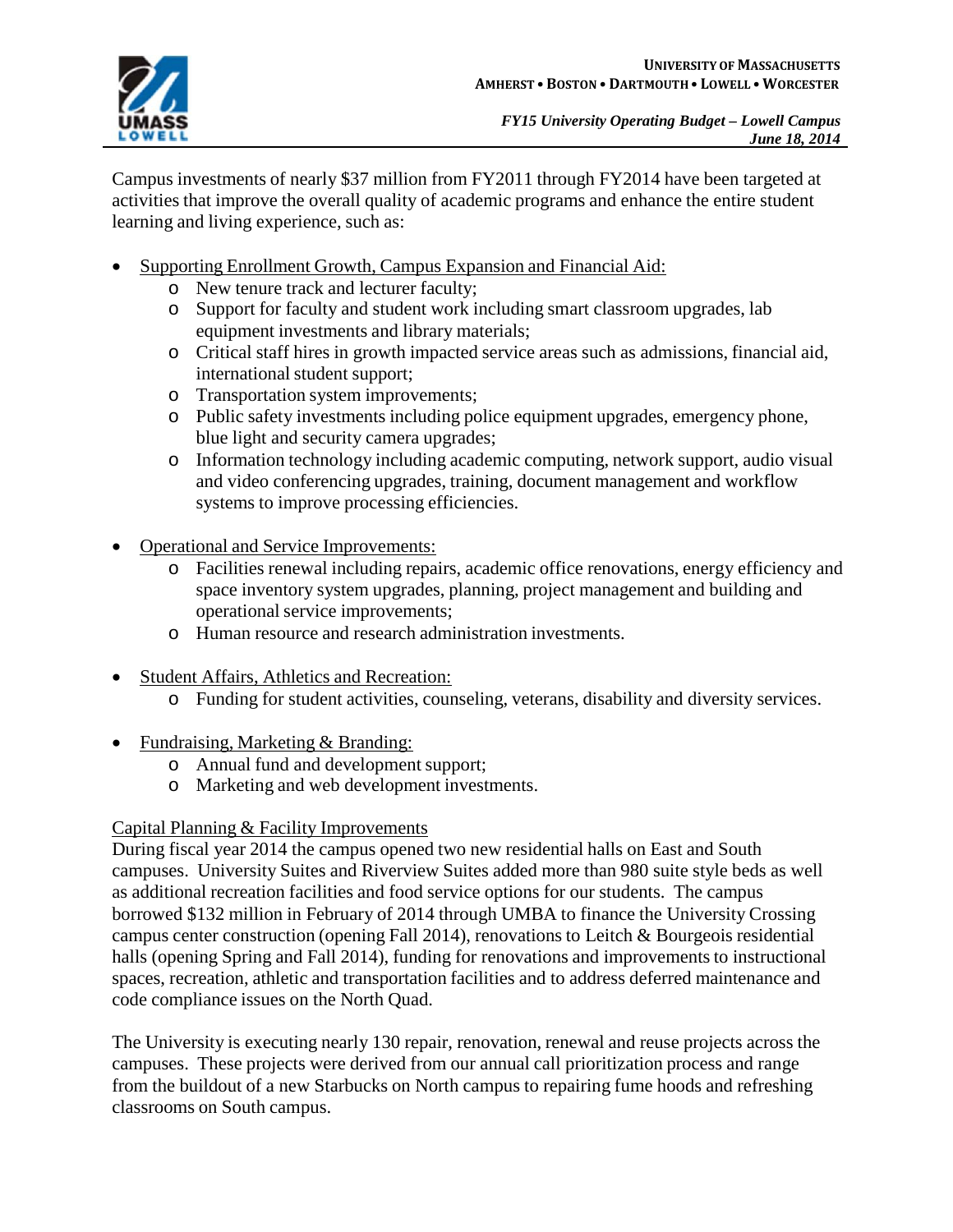

The total cost to address the campus backlog of deferred maintenance is approximately \$530 million. Nearly 50% of the spending planned in the current five-year capital plan (FY2014- 2018) will address this backlog. The repair and renovation projects noted above, the large state and UMBA managed projects and targeted demolition will drive down these costs. Increased operating budget allocations to preventative and on-going maintenance will also slow the growth of the backlog. The University's operating budget fully recognizes the costs of depreciation (consistent with the financial statement presentation). This recognition provides cash flow for campus capital improvements.

### *FY15 Revenue and Expenditures*

#### Revenues

The University of Massachusetts Lowell FY2015 operating budget utilizes the state appropriation allocation assumptions proposed by the President's Office. The FY2015 state appropriation allocation includes an estimate of funding to support bargaining unit raises for state funded employees that are currently in negotiation and additional new state funding allocated as part of the "50.50" fee-freeze program. These assumptions, if realized, will provide \$9.2 million in new state funds for the campus.

The Lowell campus anticipates a 4.0% increase in undergraduate enrollment for Fall 2014. The university increased student charges 3.5% for non-resident graduate and undergraduate students and resident graduate students. The Lowell campus has frozen the operating fee (curriculum fee) for resident undergraduate students for FY2015 as a result of the University's "50.50" commitment to the state.

The new student center, University Crossing, will open this fall. The \$97 million facility will provide coordinated and expanded student services and programming that will be supported in part by an increase in the Student Activity Fee (SAF). In addition the SAF increase will support the ramping up of the Division 1 program to achieve conference required compliance and competitiveness milestones.

The enrollment growth and student charge increases will result in an estimated 9.0% increase in tuition and fee revenue (net of financial aid). Enrollment growth and efforts to expand the residential experience for students will generate a 6.0% increase in revenues from Residential Housing and Food Services. This includes the opening of the newly renovated Leitch and Bourgeois residential halls in 2014. Grant and contract revenue from all sources is projected to increase by 12% over FY2014.

### **Expenditures**

Projected cost increases for facilities in FY2015 include \$5.7 million increase in debt interest payments and \$4.3 million increase for facility operational and maintenance costs. FY2015 estimates of moving to Division 1 are reflected in the increase in student service spending.

The overall result of the changes in revenues and expenses is a projected \$6.5 million deficit or a -1.7% operating margin for FY2015 funded by accumulated surpluses. However, on an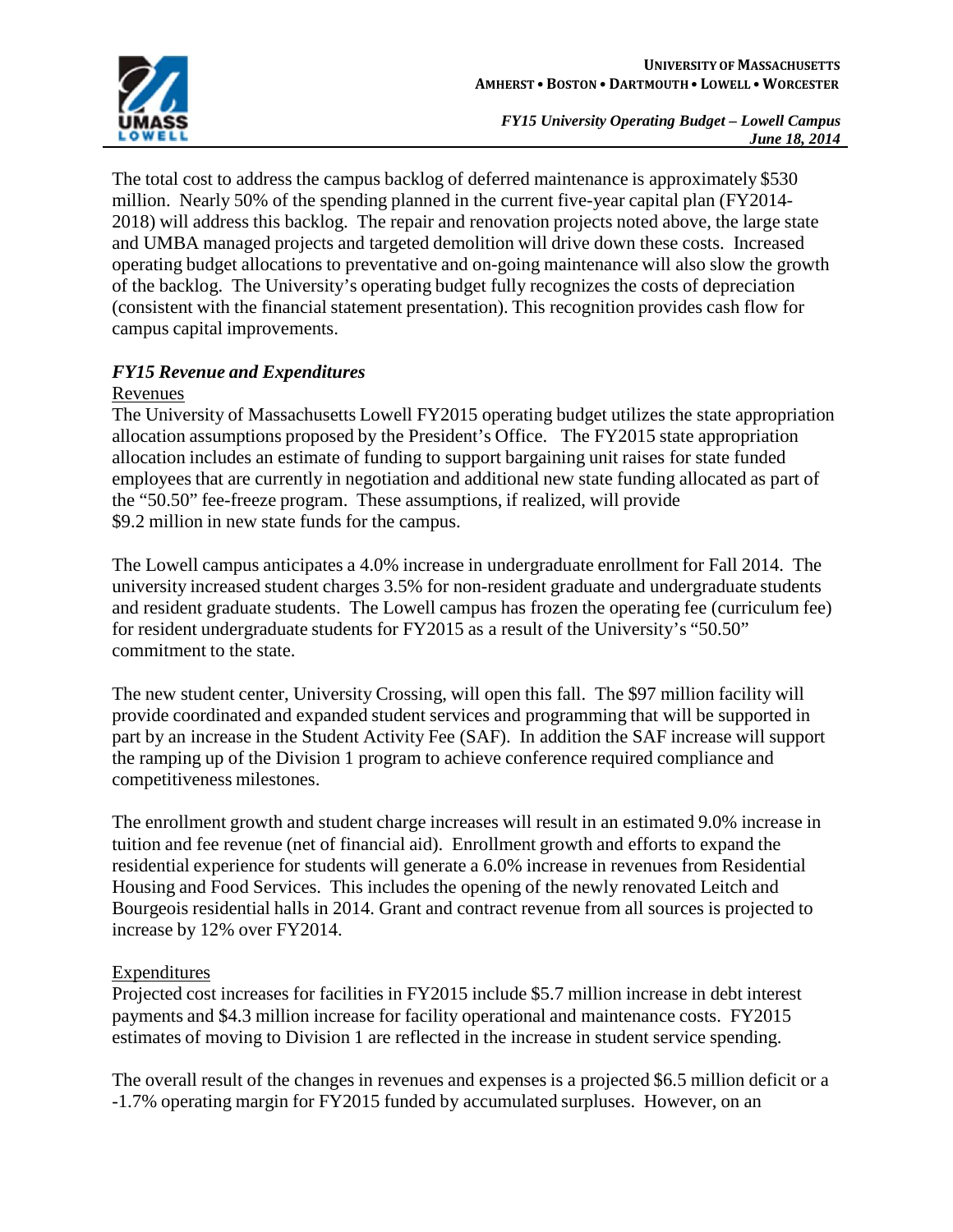

operating cash flow basis (adding back depreciation, capital expenditures and debt principle) the University expects a breakeven outcome.

Should the University's final FY2014 and FY2015 budget outcome prove more favorable, the campus will continue the practice of reviewing and targeting surpluses toward much needed facility improvements and other strategic investments to enhance the growth and development of the student experience and effectiveness of our world-class faculty.

### *Campus E&E Efforts*

The campus has partnered with DCAMM to implement an accelerated energy program (AEP) that will finance \$26 million in energy improvements from energy cost avoidance. The more than 160 projects will reduce energy consumption by approximately 24% and reduce campus deferred maintenance by between \$10 and \$12 million. Construction will finish in FY2016 and the payback will take approximately fourteen years.

#### *Staffing Overview*

The campus funded 95 new tenure track and non-tenure track faculty between FY2011 and FY2014 to meet enrollment growth and program needs and has budgeted an additional 25 new faculty in FY2015. Staffing levels have increased in areas of critical importance to the strategic plan, primarily in the facilities, public safety, student services and academic support areas.

#### *Enrollment Overview*

Enrollments grew more than 45% between 2007 and 2013 and are projected to grow nearly 5% this Fall and 4% per year through Fall 2017. UMass Lowell is expanding out-of-state and international enrollments, Master's and on-line enrollments and most significantly, it is expanding its overall "market share" of Massachusetts' undergraduate students. This growth *has not* come at the expense of selectivity, quality or diversity. Sponsored research funding has increased 75%. The campus facilities master plans will address the pressures of current and future growth including demand for new academic programs and residential and recreational facilities and the continued need to renew facilities with systems that show signs of obsolescence and address the backlog of deferred maintenance.

Attachments:

- Table 1: SRECNP
- Table 2: Natural Classification
- Table 3: Employee FTEs
- Table 4: Enrollment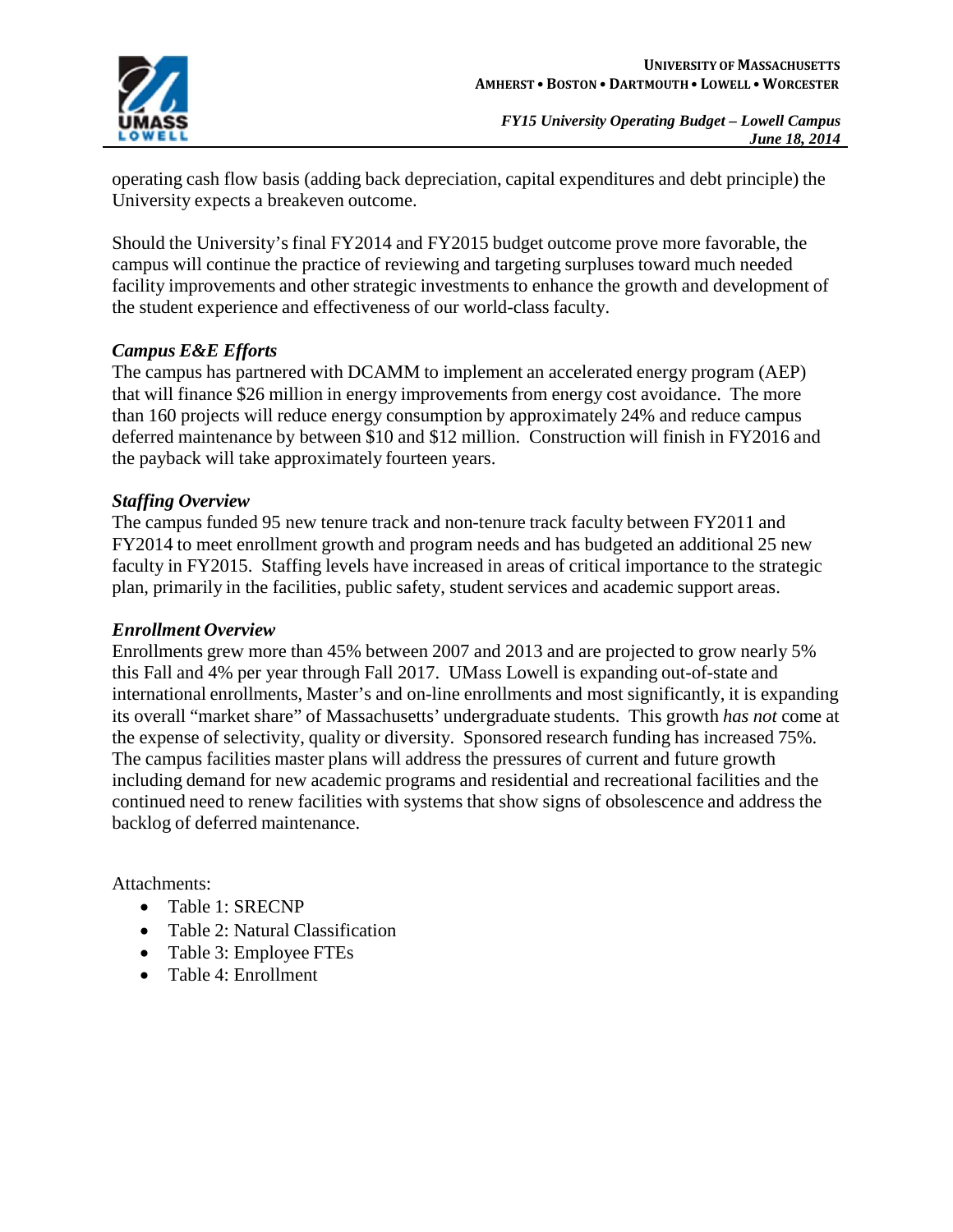

| Combining Statement of Revenues, Expenses, and Changes in Net Position |           |                          |                                                  |           |             |                          |               |
|------------------------------------------------------------------------|-----------|--------------------------|--------------------------------------------------|-----------|-------------|--------------------------|---------------|
| (in thousands of dollars)                                              |           |                          |                                                  |           |             |                          |               |
|                                                                        |           |                          |                                                  |           |             |                          |               |
| Lowell                                                                 |           |                          |                                                  |           |             |                          |               |
|                                                                        |           |                          |                                                  |           |             | FY15 Bud. v FY14 Proj.   |               |
|                                                                        |           |                          |                                                  | 2014      |             |                          |               |
| <b>REVENUES</b>                                                        |           |                          | 2011 Actuals 2012 Actuals 2013 Actuals Projected |           | 2015 Budget | \$ Change                | % Change      |
| <b>Operating Revenues</b>                                              |           |                          |                                                  |           |             |                          |               |
| Tuition and Fees                                                       | \$113,418 | \$127,679                | \$139,748                                        | \$153,380 | \$167,880   | \$14,500                 | 9.5%          |
| <b>Federal Grants and Contracts</b>                                    | 24,964    | 22,404                   | 23,151                                           | 22,075    | 23,088      | 1,013                    | 4.6%          |
| State Grants and Contracts                                             | 5,123     | 5,622                    | 5,091                                            | 4,800     | 5,529       | 729                      | 15.2%         |
| Local Grants and Contracts                                             | 278       | 279                      | 322                                              | 242       | 297         | 55                       | 22.7%         |
| <b>Private Grants and Contracts</b>                                    | 10,577    | 10,700                   | 10,160                                           | 10,314    | 12,908      | 2,594                    | 25.2%         |
| Sales & Service, Educational                                           | 228       | 375                      | 129                                              | 150       | 118         | (32)                     | $-21.3%$      |
| <b>Auxiliary Enterprises</b>                                           | 30,054    | 32,564                   | 36,188                                           | 46,115    | 48,888      | 2,773                    | 6.0%          |
| Allocation from Campuses                                               |           |                          |                                                  |           |             | $\blacksquare$           | 0.0%          |
| Other Operating Revenues:                                              |           |                          |                                                  |           |             | $\sim$                   | 0.0%          |
| Sales & Service, Independent Operations                                |           |                          |                                                  |           |             | $\overline{\phantom{a}}$ | 0.0%          |
| Sales & Service, Public Service Activities                             |           |                          |                                                  |           |             | ÷                        | 0.0%          |
| Other                                                                  | 4,694     | 4,202                    | 6,046                                            | 5,292     | 5,544       | 252                      | 4.8%          |
| <b>Total Operating Revenues</b>                                        | 189,336   | 203,825                  | 220,835                                          | 242,368   | 264,252     | 21,884                   | 9.0%          |
|                                                                        |           |                          |                                                  |           |             |                          |               |
| <b>EXPENSES</b>                                                        |           |                          |                                                  |           |             |                          |               |
| <b>Operating Expenses</b>                                              |           |                          |                                                  |           |             |                          |               |
| Educational and General                                                |           |                          |                                                  |           |             |                          |               |
| Instruction                                                            | 90,691    | 101,858                  | 105,148                                          | 116,868   | 128,252     | 11,384                   | 9.7%          |
| Research                                                               | 35,285    | 36,794                   | 35,921                                           | 34,769    | 37,444      | 2,675                    | 7.7%          |
| <b>Public Service</b>                                                  | 2,216     | 1,824                    | 1,321                                            | 1,122     | 1,368       | 246                      | 21.9%         |
| Academic Support                                                       | 20,164    | 23,058                   | 22,656                                           | 24,203    | 26,592      | 2,389                    | 9.9%          |
|                                                                        | 17,405    | 20,516                   |                                                  | 26,435    | 30,092      | 3,657                    | 13.8%         |
| <b>Student Services</b>                                                | 32,135    |                          | 21,280                                           | 39,569    | 42,756      |                          | 8.1%          |
| Institutional Support<br>Operation and Maintenance of Plant            | 27,482    | 39,376<br>32,737         | 39,316<br>30,056                                 | 38,026    | 42,327      | 3,187<br>4,301           | 11.3%         |
| Depreciation and Amortization                                          | 16,085    | 16,927                   | 19,657                                           | 23,595    | 28,325      | 4,730                    | 20.0%         |
| Scholarships and Fellowships                                           | 8,413     | 8,674                    | 9,767                                            | 11,035    | 12,675      | 1,640                    | 14.9%         |
| <b>Auxiliary Enterprises</b>                                           | 18,814    | 19,832                   | 21,176                                           | 26,071    | 28,275      | 2,204                    | 8.5%          |
| <b>Other Expenditures</b>                                              |           |                          |                                                  |           |             | $\overline{\phantom{a}}$ | 0.0%          |
| Independent Operations                                                 |           |                          |                                                  |           |             | $\overline{\phantom{a}}$ | 0.0%          |
| <b>Public Service Activities</b>                                       |           |                          |                                                  |           |             | $\overline{a}$           | 0.0%          |
| <b>Total Operating Expenses</b>                                        | 268,690   | 301,596                  | 306,298                                          | 341,693   | 378,106     | 36,413                   | 10.7%         |
| Operating Income/(Loss)                                                | (79, 354) | (97, 771)                | (85, 463)                                        | (99, 325) | (113, 854)  | (14, 529)                | 14.6%         |
|                                                                        |           |                          |                                                  |           |             |                          |               |
| <b>NONOPERATING REVENUES/(EXPENSES)</b>                                |           |                          |                                                  |           |             |                          |               |
| Federal Appropriations                                                 |           |                          |                                                  |           |             |                          |               |
| State Appropriations                                                   | 76,303    | 77,868<br>$\overline{0}$ | 79,228<br>$\overline{0}$                         | 87,426    | 100,013     | 12,587                   | 14.4%<br>0.0% |
| State Appropriations - Federal Stimulus Funds<br>Gifts                 | 5,735     | 2,463                    | 2,170                                            | 2,589     | 2,800       | 211                      | 8.1%          |
|                                                                        | 2,667     |                          |                                                  |           |             | 22                       |               |
| Investment Return<br>Endowment Return                                  | 8,514     | 3,975                    | 6,440                                            | 2,760     | 2,782       |                          | 0.8%          |
|                                                                        | 874       | 1,329                    | 1,554                                            | 2,136     | 2,306       | 170                      | 8.0%          |
| Interest on Indebtedness                                               | (4,596)   | (5,310)                  | (9,625)                                          | (11, 258) | (16, 925)   | (5,667)                  | 50.3%         |
| <b>Nonoperating Federal Grants</b>                                     | 14,290    | 15,695                   | 15,410                                           | 15,817    | 16,307      | 490                      | 3.1%          |
| <b>Other Nonoperating Income</b>                                       | 167       | 126                      | 114                                              | 120       | 105         | (15)                     | $-12.5%$      |
| <b>Net Nonoperating Revenues</b>                                       | 103,954   | 96,146                   | 95,291                                           | 99.590    | 107,388     | 7,798                    | 7.8%          |
| Income/(Loss) Before Other Revenues, Expenses,                         |           |                          |                                                  |           |             |                          |               |
| Gains, and Losses                                                      | 24,600    | (1,625)                  | 9,828                                            | 265       | (6, 466)    | (6, 731)                 | $-2540.0%$    |
|                                                                        |           |                          |                                                  |           |             |                          |               |
| OTHER REVENUES, EXPENSES, GAINS, AND LOSSES                            |           |                          |                                                  |           |             |                          |               |
| Capital Appropriations                                                 | 5,463     | 41,220                   | 17,164                                           | 19,500    | 14,400      | (5, 100)                 | $-26.2%$      |
| Capital Grants and Contracts                                           | 1,901     | 2,105                    | 5,613                                            | 5,000     |             | (5,000)                  | $-100.0%$     |
| Additions to Permanent Endowments                                      |           |                          |                                                  |           |             | $\overline{\phantom{a}}$ | 0.0%          |
| Net Amounts Earned/Received on Behalf of Others                        |           |                          |                                                  |           |             | $\overline{\phantom{a}}$ | 0.0%          |
| <b>Contributions for Capital Expenditures</b>                          | 0         | 0                        | 3,000                                            |           |             | $\overline{\phantom{a}}$ | 0.0%          |
| University Related Organization Transactions                           |           |                          |                                                  |           |             | $\blacksquare$           | 0.0%          |
| Disposal of Plant Facilities                                           | (1,004)   | (4,528)                  | (1, 388)                                         | (1, 234)  | (1, 271)    | (37)                     | 3.0%          |
| Other Additions/Deductions                                             | 220       | 1,332                    | (379)                                            | 303       | 250         | (53)                     | $-17.5%$      |
| Total Other Revenues, Expenses, Gains, and Losses                      | 6,580     | 40,129                   | 24,010                                           | 23,569    | 13,379      | (10, 190)                | $-43.2%$      |
|                                                                        |           |                          |                                                  |           |             |                          |               |
| Total Increase/(Decrease) in Net Assets                                | 31,180    | 38,504                   | 33,838                                           | 23,834    | 6,913       | (16, 921)                | $-71.0%$      |
|                                                                        |           |                          |                                                  |           |             |                          |               |
| <b>NET ASSETS</b>                                                      |           |                          |                                                  |           |             |                          |               |
| Net Assets at Beginning of Year                                        | 182,289   | 213,469                  | 251,973                                          | 285,811   | 309,645     | 23,834                   | 8.3%          |
| Net Position at End of Year                                            | 213,469   | 251,973                  | 285,811                                          | 309,645   | 316,558     | 6,913                    | $2.2\%$       |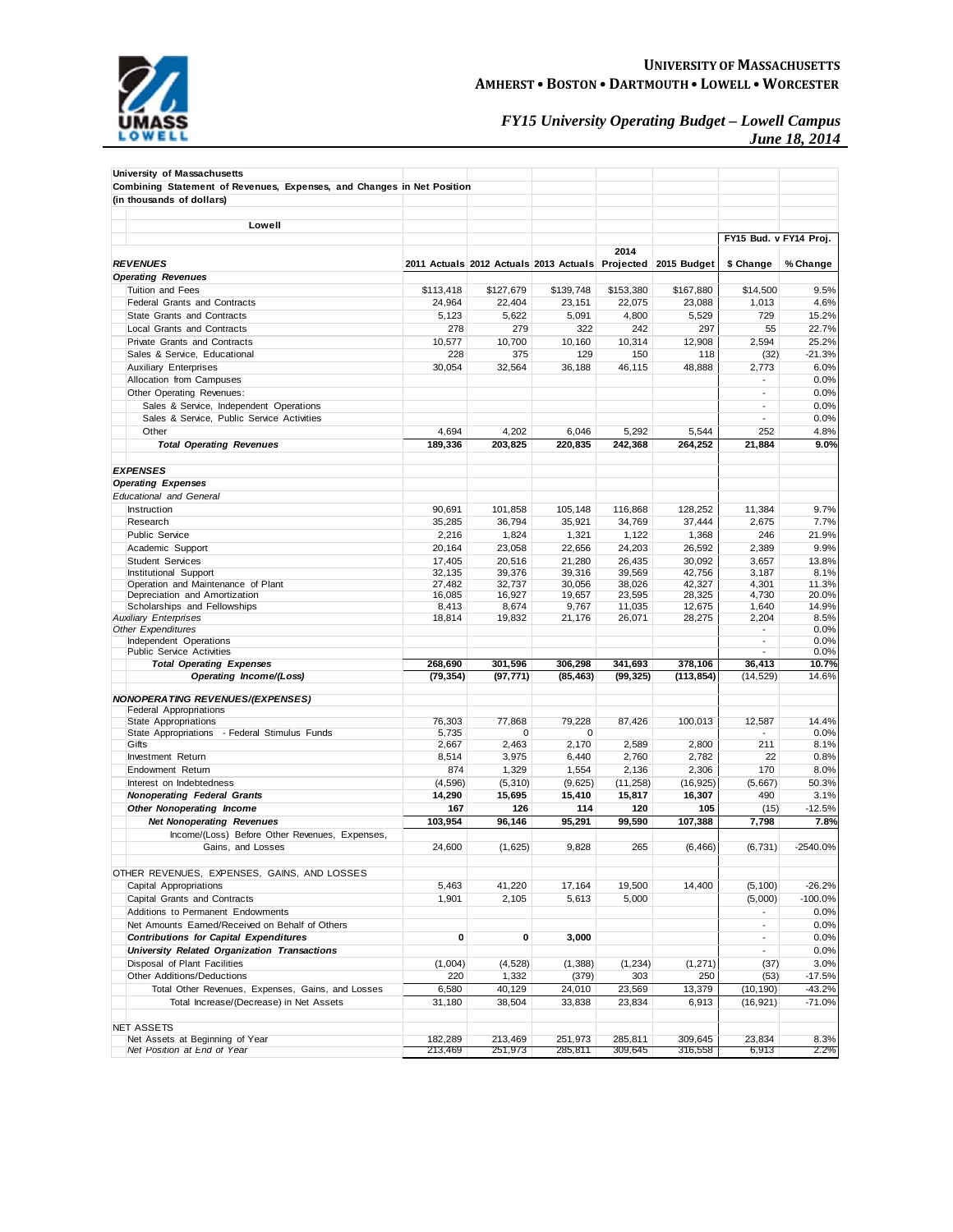

#### **Table 2 University of Massachusetts Low ell Campus Fiscal Year 2015 Operating Budget Statement** *SPENDING BY TYPE OF EXPENSE (NATURAL CLASSIFICATION) (in thousands of dollars)*

|                             | <b>FY11</b>    | <b>FY12</b>    | <b>FY13</b>    | <b>FY14</b>      | <b>FY15</b>     | \$ Change | % Change  |  |
|-----------------------------|----------------|----------------|----------------|------------------|-----------------|-----------|-----------|--|
| <b>EXPENSE CATEGORY</b>     | <b>Actuals</b> | <b>Actuals</b> | <b>Actuals</b> | <b>Projected</b> | <b>Budgeted</b> | FY14 - 15 | FY14 - 15 |  |
| Salaries and Wages          | \$131,440      | \$144.401      | \$158,412      | \$169,170        | \$181,787       | \$12,617  | 7.5%      |  |
| Employee Fringe Benefits    | \$31,857       | \$37,207       | \$33,255       | \$38,481         | \$41,464        | \$2,983   | 7.8%      |  |
| Student Aid                 | \$5,413        | \$8,674        | \$9,767        | \$11,035         | \$12,675        | \$1,640   | 14.9%     |  |
| <b>Utilities</b>            | \$9,035        | \$7,655        | \$7,721        | \$10,798         | \$11,463        | \$665     | 6.2%      |  |
| Supplies and Other Services | \$71,860       | \$86,732       | \$77,486       | \$88,614         | \$102,393       | \$13,779  | 15.5%     |  |
| Depreciation                | \$16,085       | \$16,927       | \$19,657       | \$23,595         | \$28,325        | \$4,730   | $20.0\%$  |  |
| <b>TOTAL</b>                | \$265,690      | \$301,596      | \$306,298      | \$341,693        | \$378,107       | \$36,414  | 10.7%     |  |

#### **Table 3 University of Massachusetts LOWELL CAMPUS Fiscal Year 2015 Operating Budget Statement**

#### *SUM MARY OF FULL-TIM E EQUIVALENT (FTE) EMPLOYEES*

|                                             | Actual           | Actual           | Actual           | Actual           | Projected        |            |          |
|---------------------------------------------|------------------|------------------|------------------|------------------|------------------|------------|----------|
|                                             | <b>Fall 2010</b> | <b>Fall 2011</b> | <b>Fall 2012</b> | <b>Fall 2013</b> | <b>Fall 2014</b> | <b>FTE</b> | %        |
|                                             | (FY2011)         | (FY2012)         | (FY2013)         | (FY2014)         | (FY2015)         | Change     | Change   |
| UNRESTRICTED/DESIGNATED FUNDS               |                  |                  |                  |                  |                  |            |          |
| Faculty                                     | 432.9            | 476.2            | 518.5            | 532.1            | 558.1            | 26.0       | 4.9%     |
| Professional Staff                          | 457.6            | 490.1            | 534.3            | 620.7            | 637.7            | 17.0       | 2.7%     |
| <b>Classified Staff</b>                     | 192.0            | 214.0            | 207.2            | 218.5            | 228.5            | 10.0       | 4.6%     |
|                                             | 1,082.5          | 1,180.3          | 1,260.0          | 1,371.3          | 1,424.3          | 53.0       | 3.9%     |
| <b>RESTRICTED FUNDS</b>                     |                  |                  |                  |                  |                  |            |          |
| Faculty                                     | 9.0              | 11.7             | 9.1              | 9.7              | 10.0             | 0.3        | 3.1%     |
| Professional Staff                          | 124.0            | 139.1            | 123.6            | 117.8            | 124.3            | 6.5        | 5.5%     |
| <b>Classified Staff</b>                     | 0.0              | 2.0              | 4.8              | 2.0              | 0.3              | (1.7)      | $-85.0%$ |
|                                             | 133.0            | 152.8            | 137.5            | 129.5            | 134.6            | 5.1        | 3.9%     |
| <b>AND RESTRICTED</b><br>TOTAL UNRESTRICTED | 1.215.5          | 1,333.1          | 1,397.5          | 1,500.8          | 1,558.9          | 58.1       | 3.9%     |